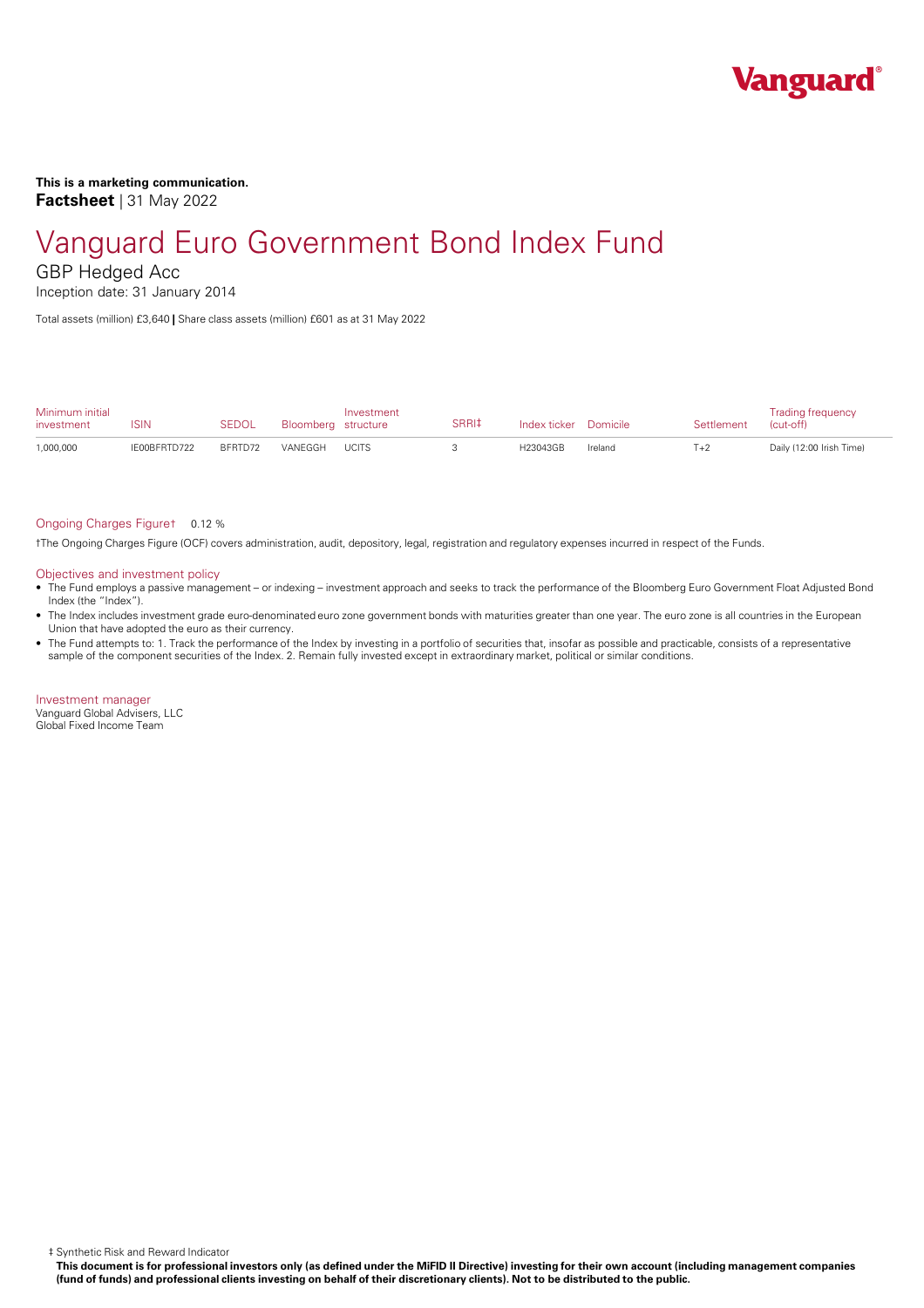### Vanguard Euro Government Bond Index Fund GBP Hedged Acc

#### Performance summary\*\*

GBP**—**Vanguard Euro Government Bond Index Fund

Benchmark — Bloomberg Euro Government Float Adjusted Bond Index Hedged

|                        | 01 Jun 2017                             | 01 Jun 2018           | 01 Jun 2019           | 01 Jun 2020                             | 01 Jun 2021           |
|------------------------|-----------------------------------------|-----------------------|-----------------------|-----------------------------------------|-----------------------|
|                        | $\overline{\phantom{a}}$<br>31 May 2018 | $\sim$<br>31 May 2019 | $\sim$<br>31 May 2020 | $\overline{\phantom{a}}$<br>31 May 2021 | $\sim$<br>31 May 2022 |
| Fund (Net of expenses) | 0.95%                                   | 5.66%                 | 4.77%                 | 0.90%                                   | $-9.82%$              |
| <b>Benchmark</b>       | 1.36%                                   | 5.88%                 | 4.95%                 | 0.95%                                   | $-9.71%$              |
|                        |                                         |                       |                       |                                         |                       |

| Performance**          | month    | Quarter  | Year to<br>date | vear     | 3 years  | 5 years | 10 years                 | Since<br>inception |
|------------------------|----------|----------|-----------------|----------|----------|---------|--------------------------|--------------------|
| Fund (Net of expenses) | $-1.61%$ | $-7.31%$ | $-10.01%$       | $-9.82%$ | $-1.58%$ | 0.34%   | $\overline{\phantom{m}}$ | 2.05%              |
| Benchmark              | $-1.62%$ | $-7.30%$ | $-9.98%$        | $-9.71%$ | $-1.47%$ | 0.53%   | $\overline{\phantom{0}}$ | 2.29%              |

\*\*In this document the performance displayed for the Fund(s) and therefore relative performance to the benchmark index may be impacted by swing pricing. The NAV of a Fund may swing according to subscription/redemption activity so that transaction costs caused by these cashflows are notborne by the existing holders in a Fund. The benchmark index is not affected by swing pricing and therefore you may see tracking difference between the performance of the Fund and the benchmark. Performance and Data is calculated on closing NAV as at 31 May 2022.

#### **Past performance is not a reliable indicator of future results.**

The Fund invests in securities which are denominated in currencies other than the share class currency. Movements in currency exchange rates can affect the return of investments. Currency hedging techniques are used to minimise the risks associated with movements in currency exchange rates but these risks cannot be eliminated entirely. As this information relates to a share class where such techniques are used, for the purposes of the "Past performance" section above, the performance of this share class is shown against the Bloomberg Euro Government Float Adjusted Bond Index in GBP (the "Hedged Index"), which is a currency hedged version of the Index. Source: Vanguard; Bloomberg Euro Government Float Adjusted Bond Index Hedged

#### Key investment risks

The value of bonds and fixed income-related securities is affected by influential factors such as interest rates, inflation, credit spreads and volatility which, in turn, are driven by other factors including political, economic news, company earnings and significant corporate events. Currency hedging may not completely eliminate currency risk in the Fund, and may affect the performance of the Fund.

Credit risk. The issuer of a financial asset held within the Fund may not pay income or repay capital to the Fund when due.

Liquidity risk. Lower liquidity means there are insufficient buyers or sellers to allow the Fund to sell or buy investments readily.

Counterparty risk. The insolvency ofany institutions providing services such as safekeeping of assets or acting as counterparty to derivatives or other instruments, may expose the Fund to financial loss.

Index tracking risk.The Fund is not expected to track the performance of the Index at all times with perfect accuracy. The Fund is, however, expected to provide investment results that, before expenses, generally correspond to the price and yield performance of the Index.

Inflation risk. The value of your investments may not be worth as much in the future due to changes in purchasing power resulting from inflation.

Please also read the risk factors section in the prospectus and the Key Investor Information Document, both of which are available on the Vanguard website.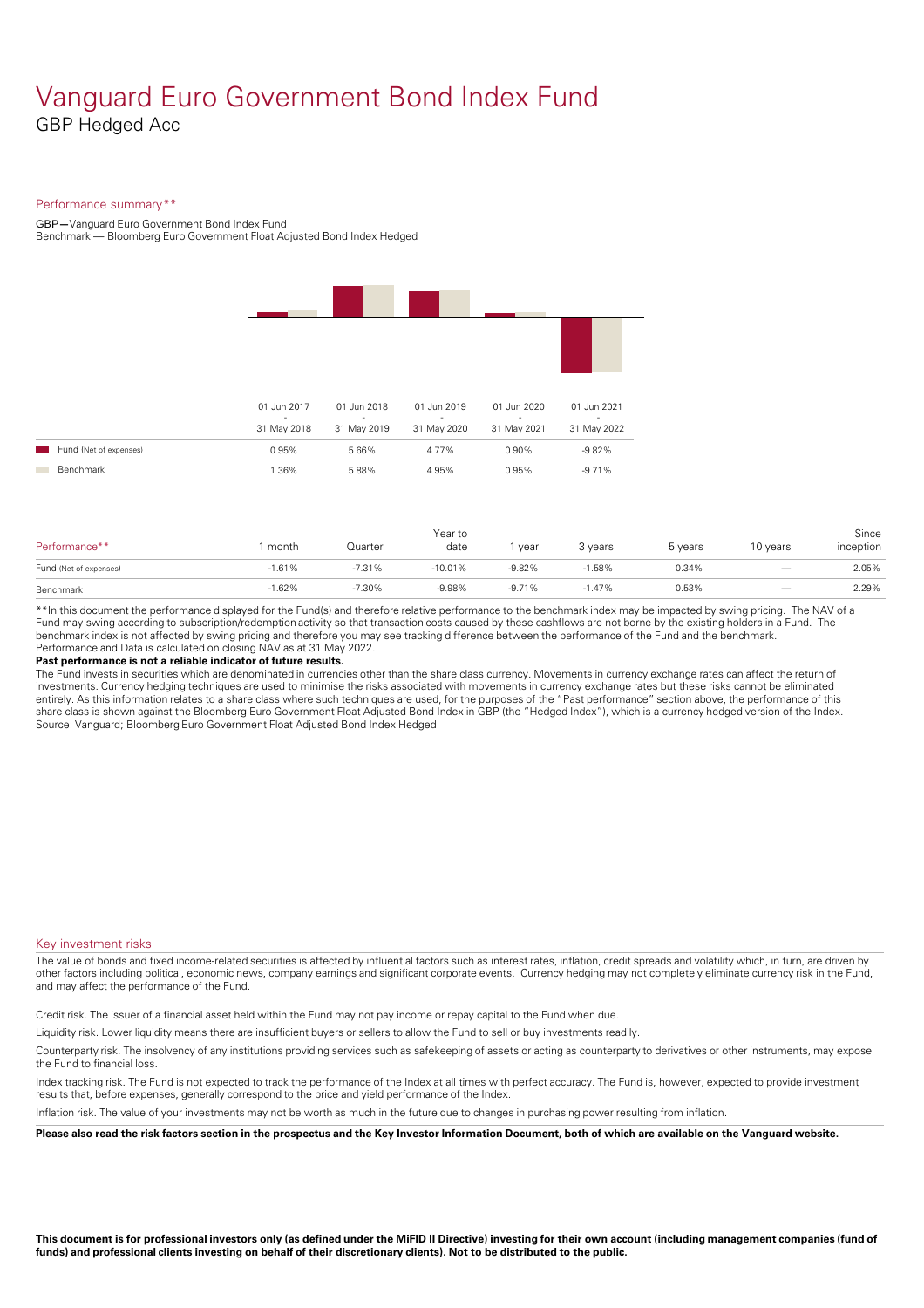### Vanguard Euro Government Bond Index Fund GBP Hedged Acc

Data as at 31 May 2022 unless otherwise stated.

| Fund      | Benchmark |
|-----------|-----------|
| 804       | 1,566     |
| 1.51%     | 1.51%     |
| 1.7%      | 2.1%      |
| 8.9 years | 9.1 years |
| AA-       | AA-       |
| 7.7 years | 7.7 years |
| 0.2%      |           |
| 44%       |           |
|           |           |

The PTR (Portfolio Turnover Rate) approach considers the total security purchases and sales, the total subscriptions and redemptions and the average net assets of the fund to calculate the turnover figure. Data as at 31 March 2022.

#### Market allocation

| France      | 24.6% |
|-------------|-------|
| Germany     | 23.1  |
| Italy       | 19.2  |
| Spain       | 12.8  |
| Netherlands | 5.3   |

| Belgium  | 5.1% |  |
|----------|------|--|
| Austria  | 3.4  |  |
| Portugal | 1.8  |  |
| Ireland  | 17   |  |
| Finland  | 1 6  |  |

#### Distribution by credit maturity (% of fund)

| Under 1 Year               | 0.8% |
|----------------------------|------|
| $\blacksquare$ 1 - 5 Years | 40.0 |
| $\Box$ 5 - 10 Years        | 324  |
| 10 - 15 Years              | 10.0 |
| 15 - 20 Years              |      |

| 20 - 25 Years |  |
|---------------|--|
| วver 25 Years |  |

#### Distribution by credit quality (% of fund)

| AAA<br>and the state of the state of the state of the state of the state of the state of the state of the state of th | 25.3% |
|-----------------------------------------------------------------------------------------------------------------------|-------|
| AA                                                                                                                    | 37.9  |
| Α                                                                                                                     | 14.6  |
| <b>BBB</b>                                                                                                            | 21.9  |
| Not Rated                                                                                                             | ሰ ?   |

Credit-quality ratings for each issue are obtained from Bloomberg using ratings derived from Moody's Investors Service, Fitch Ratings, and Standard & Poor's. When ratings from all three agencies are available, the median rating is used. When ratings are available from two of the agencies, the lower rating is used. When one rating is available, that rating is used.

#### Distribution by issuer (% of fund)

| Treasury/federal<br><b>Service Service</b> | 85.0% |
|--------------------------------------------|-------|
| Government-related - agencies              | 92    |
| Government-related - local authority       | 56    |
| $Cash*$                                    |       |

\*The allocations are subject to circumstances such as timing differences between trade and settlement dates of underlying securities, that may result in negative weightings. The fund may also employ certain derivative instruments for cash management or risk management purposes that may also result in negative weightings. Allocations are subject to change. Cash includes physical cash on the account, cash like instruments (such as ultra-short term treasury bonds) and derivative instruments. **Source: Vanguard** 

#### **Glossary for fund characteristics**

The fund characteristics section above contains a number of metrics that professional investors use to value individual stocks against a market or index average. These metrics can also be used to value and compare funds to the market by taking the average of all the stocks held in the fund and comparing them to those of the fund's benchmark index. We've provided a definition of the terms used for your convenience.

**Yield to worst** applies when the portfolio is invested into callable bonds. When it is not the case Yield to worst=Yield to maturity.

Average coupon is the average interest rate paid on the fixed income securities held by a fund. It is expressed as a percentage of face value.

**Average maturity** is the average length of time until fixed income securities held by a fund reach maturity and are repaid, taking into consideration the possibility that the issuer may call the bond before its maturity date. The figure reflects the proportion of fund assets represented by each security; it also reflects any futures contracts held. In general, the longer the average effective maturity, the more a fund's share price will fluctuate in response to changes in market interest rates.

Average quality is an indicator of credit risk. This figure is the average of the ratings assigned to a fund's fixed income holdings by credit-rating agencies. The agencies make their judgment after appraising an issuer's ability to meet its obligations. Quality is graded on a scale, with Aaa orAAA indicating the most creditworthy bond issuers. **Average duration** is an estimate of how much the value of the bonds held by a fund will fluctuate in response to a change in interest rates. To see how the value could change, multiply the average duration by the change in rates. If interest rates rise by 1 percentage point, the value of the bonds in a fund with an average duration of five years

would decline by about 5%. If rates decrease by a percentage point, the value would rise by 5%.

**Distribution vield** reflects the amounts that may be expected to be distributed over the next twelve months as a percentage of mid-market unit price as at the date shown. It is based on a snapshot of the portfolio on that day. It does not include preliminary charge and investors may be subject to tax on distributions.

This document is for professional investors only (as defined under the MiFID II Directive) investing for their own account (including management companies (fund of funds) and professional clients investing on behalf of their discretionary clients). Not to be distributed to the public.